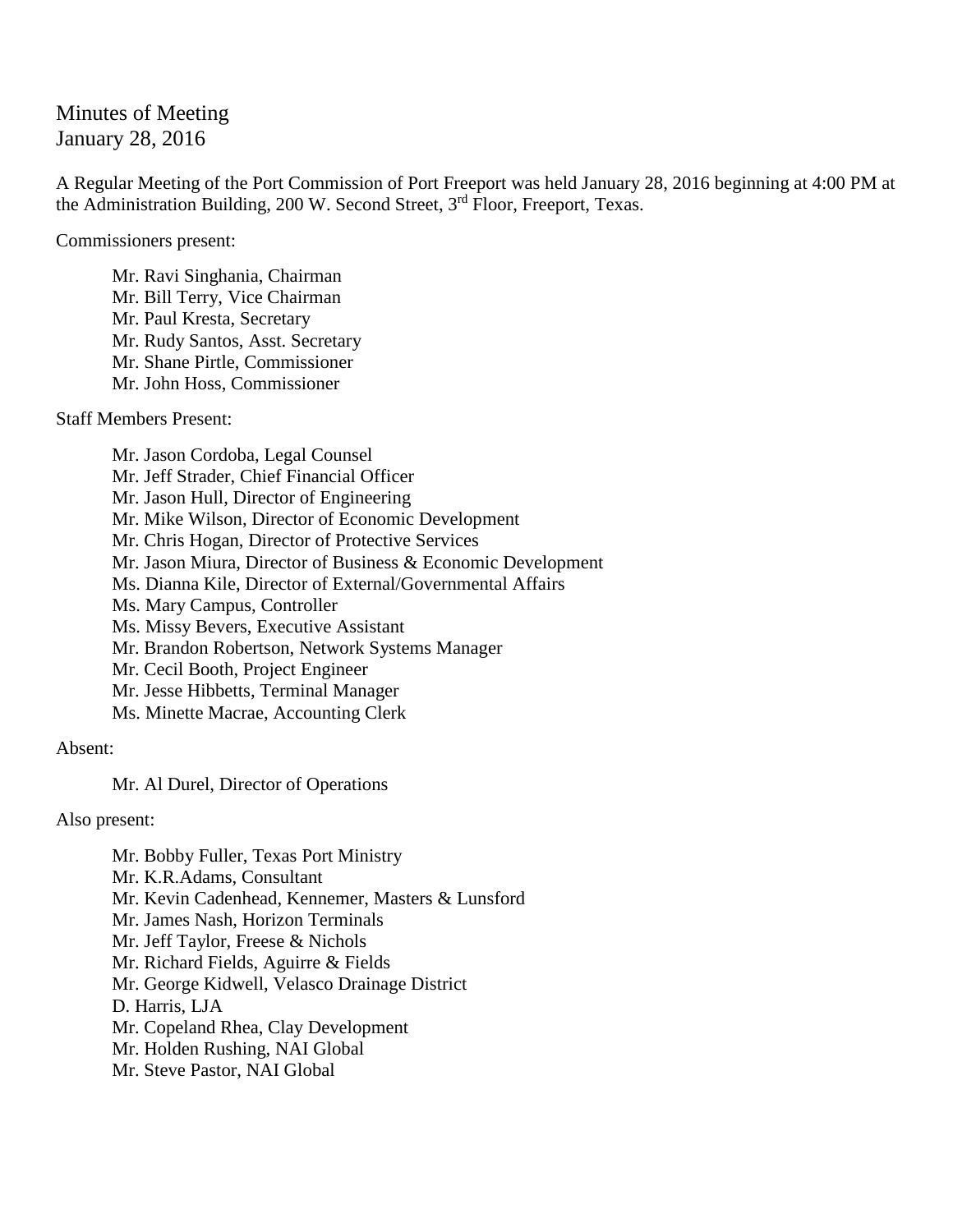- 1. CONVENE OPEN SESSION in accordance with Texas Government Code Section 551.001, et. seq., to review and consider the following:
- 2. Pledge of Allegiance: U.S. Flag & Texas Flag
- 3. Invocation Mr. Bobby Fuller, Texas Port Ministry
- 4. Roll Call.

All members of the Board were present.

5. Approval of minutes from the Special Meeting and Regular Meeting held January 14, 2016.

A motion was made by Commissioner Hoss to approve the minutes as presented. The motion was seconded by Commissioner Kresta with all Commissioners present voting in favor of the motion.

Purchase

6. Approval of disbursements for the period December 1-31, 2015:

## PORT FREEPORT OPERATING ACCOUNT EXPENDITURES

|       |                                        |                                                                                                                 |          | <b>PUILIDE</b> |
|-------|----------------------------------------|-----------------------------------------------------------------------------------------------------------------|----------|----------------|
| Check |                                        |                                                                                                                 |          | Order          |
| No.   | To                                     | For                                                                                                             | Amount   | Number         |
| 75282 | Stewart Title - Lake Jackson<br>office | CIP-Other                                                                                                       | 6,939.18 | N/A            |
| 75283 | Stewart Title - Lake Jackson<br>office | CIP-Other                                                                                                       | 7,639.95 | N/A            |
| 75284 | <b>Time Management</b>                 | Lease Expense                                                                                                   | 2,400.00 | N/A            |
| 75285 | City of Freeport                       | Water & Gas                                                                                                     | 15.48    | N/A            |
| 75286 | City of Freeport                       | Water & Gas                                                                                                     | 1,189.36 | N/A            |
| 75287 | City of Freeport                       | Water & Gas                                                                                                     | 15.48    | N/A            |
| 75288 | City of Freeport                       | Water & Gas                                                                                                     | 159.71   | N/A            |
| 75289 | City of Freeport                       | Water & Gas                                                                                                     | 43.32    | N/A            |
| 75290 | City of Freeport                       | Water & Gas                                                                                                     | 56.04    | N/A            |
| 75291 | City of Freeport                       | Electricity, Water & Gas                                                                                        | 4,277.45 | N/A            |
| 75292 | <b>TEI Staffing</b>                    | <b>Contract Labor Expense</b>                                                                                   | 1,335.42 | N/A            |
| 75293 | Office Universe, Inc.                  | <b>Office Supplies</b>                                                                                          | 71.12    | N/A            |
| 75294 | Specialties Company                    | M & R- Berth 7 Crane; M & R- TS 3; M & R- Vehicles                                                              | 919.56   | N/A            |
| 75295 | FedEx                                  | Postage & Freight                                                                                               | 71.03    | N/A            |
| 75296 | Mike Wilson                            | Sales/Promotion Travel                                                                                          | 217.85   | N/A            |
| 75297 | Nancy Stephens                         | Telephone                                                                                                       | 25.00    | N/A            |
| 75298 | Patrick's Enterprises, Inc.            | <b>Office Supplies</b>                                                                                          | 105.70   | N/A            |
| 75299 | <b>Waste Management</b>                | <b>Contract Services</b>                                                                                        | 252.55   | N/A            |
| 75300 | G & K Services                         | Other Receivables; Maintenance & Operations Supplies;<br>M & R-2nd St. Administration                           | 328.34   | 10696          |
| 75301 | <b>Superior Cleaning Service</b>       | M & R- 2nd St. Administration; M & R- Operations<br>Building; M & R- Security Building; M&R-TS 1; M & RTS 2     | 2,520.41 | 11041          |
| 75302 | <b>Texas Association of Counties</b>   | Insurance Expense                                                                                               | 8,189.00 | N/A            |
| 75303 | <b>Culligan Water Systems</b>          | M & R- 2nd St. Administration; M & R- 419 E. Broad St.;<br>M & R- Operations Building; M & R- Buildings Berth 7 | 773.00   | 10923          |
| 75304 | <b>EVCO Industrial Hardware</b>        | M & R- Terminal Operations; M & R- Crane; M & R- Berth<br>7 Crane; Maintenance & Operations Supplies            | 1,216.74 | N/A            |
| 75305 | Bobby Ford, Inc.                       | M & R- Vehicles                                                                                                 | 430.74   | N/A            |
| 75306 | Sherwin Williams                       | M & R- Docks Berth 7- VT                                                                                        | 202.70   | N/A            |
| 75307 | Art's Sign Service                     | M & R- Vehicles                                                                                                 | 94.06    | N/A            |
| 75308 | Northern Tool & Equipment              | M & R- Terminal Operations Equipment                                                                            | 149.64   | N/A            |
| 75309 | <b>Assurant Employee Benefits</b>      | Group Health & Related Benefits                                                                                 | 3,379.61 | N/A            |
| 75310 | ABC, Inc.                              | Dues & Membership-Safety                                                                                        | 775.00   | N/A            |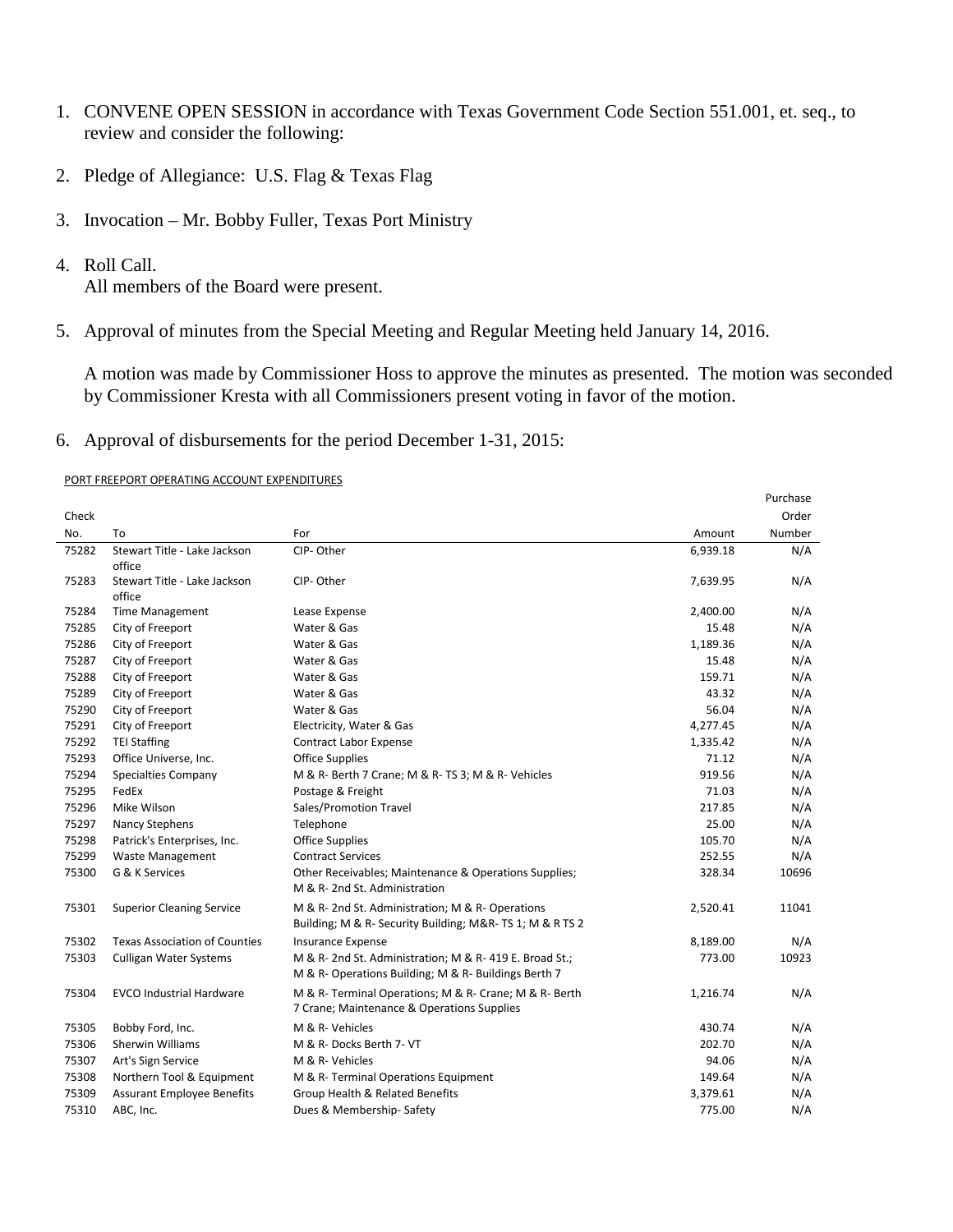| 75311          | U.S. Healthworks Medical<br>Group TX Inc. | <b>Employment Related</b>                                                                                                                          | 155.00      | N/A             |
|----------------|-------------------------------------------|----------------------------------------------------------------------------------------------------------------------------------------------------|-------------|-----------------|
| 75312          | Jesse Hibbetts                            | Sales/Promotion Travel; Automobile Expense                                                                                                         | 155.79      | N/A             |
| 75313          | AT & T Long Distance                      | Telephone                                                                                                                                          | 3,927.29    | N/A             |
| 75314          | AT & T Mobility                           | Telephone                                                                                                                                          | 282.40      | N/A             |
|                |                                           |                                                                                                                                                    | 46.28       |                 |
| 75315<br>75316 | <b>Quill Corporation</b>                  | <b>Office Supplies</b>                                                                                                                             |             | N/A             |
|                | <b>Direct Energy Business</b>             | Electricity                                                                                                                                        | 48.35       | N/A             |
| 75317          | Verizon Wireless                          | Telephone                                                                                                                                          | 39.99       | N/A             |
| 75318          | Vicki L. Smith                            | Flexible Spending Employee Reimbursement;<br>Employment Related; Telephone                                                                         | 210.75      | N/A             |
| 75319          | Brookside Equipment Sales, Inc.           | M & R-Terminal Operations                                                                                                                          | 410.77      | N/A             |
| 75320          | <b>Gentry Motor Parts</b>                 | Maintenance & Operations Supplies; M & R- Terminal<br>Operations; M & R- Vehicles; M & R T.S. Sprinkler System                                     | 2,417.43    | N/A             |
| 75321          | AAA Asphalt Paving, Inc.                  | CIP- Pete Schaff Blvd. Pavement; Retainage Payable                                                                                                 | 186,443.72  | 10975           |
| 75322          | Reliant                                   | Electricity                                                                                                                                        | 66,039.73   | N/A             |
| 75323          | Airgas USA, LLC                           | M & R- Crane; Maintenance & Operation Supplies                                                                                                     | 160.51      | N/A             |
| 75324          | Jeff Strader                              | <b>Technical Training</b>                                                                                                                          | 99.28       | N/A             |
| 75325          | <b>Bruno Public Affairs</b>               | <b>Consultant Fees-Other</b>                                                                                                                       | 3,125.00    | N/A             |
| 75326          | Swisher & Swisher, LLC                    | M & R-Other                                                                                                                                        | 660.00      | 11064           |
| 75327          | <b>Centerpoint Energy</b>                 | Water & Gas                                                                                                                                        | 20.55       | N/A             |
| 75328          | Suburban Propane, L.P.                    | Fuel/Oil General                                                                                                                                   | 239.63      | 10865           |
| 75329          | Quality Turf Farms, LC                    | M & R- MSC Lease Facilities; M&R- Other; Other                                                                                                     | 6,524.61    | 11029           |
|                |                                           | Receivables                                                                                                                                        |             |                 |
| 75330          | Angleton Tractor Company                  | M & R-Terminal Operations                                                                                                                          | 302.58      | N/A             |
| 75331          | Hurt Company, Inc.                        | Fuel/Oil General                                                                                                                                   | 2,555.65    | 11065           |
| 75332          | Sunstates Security, LLC                   | <b>Security Service Fees</b>                                                                                                                       | 24,082.41   | N/A             |
| 75333          | Nicholas Malambri                         | CIP- TS 2 Demolition Project; CIP- Docks- Berth 5 Mooring;                                                                                         | 190.64      | N/A             |
|                |                                           | CIP- Parcel 25 Asphalt Paving; Automobile Expense; Office<br>Supplies; Telephone; M & R-TS 5                                                       |             |                 |
| 75334          | Freese and Nichols                        | CIP - Parcel 14 - Future Development, Rail Development,<br>Phase III Ashphalt                                                                      | 156,934.63  | 10848,<br>10847 |
| 75335          | HDR, Inc.                                 | Freeport Harbor Channel Improvement                                                                                                                | 29,502.10   | 11020;<br>10933 |
| 75336          | Mimecast North America, Inc.              | M & R- Office Equipment                                                                                                                            | 155.75      | N/A             |
| 75337          | Abbey Whitney                             | Automobile Expense                                                                                                                                 | 16.91       | N/A             |
| 75338          | K.R. Adams                                | <b>Consultant Fees-Other</b>                                                                                                                       | 1,250.00    | 10897           |
| 75339          | Crawford Electric Supply                  | M & R- Berth 7 Crane; M&R- TS 3; M&R- Vehicles                                                                                                     | 1,126.31    | N/A             |
| 75340          | Dianna Kile                               | Sales/Promotion Travel; Governmental Relations;<br><b>Community Events</b>                                                                         | 612.26      | N/A             |
|                |                                           |                                                                                                                                                    |             |                 |
| 75341          | Charles B. McFarland                      | Legal Fees                                                                                                                                         | 550.00      | 10981           |
| 75342          | <b>Sweeping Texas</b>                     | M & R- Docks Berth7- VT; M & R- Parcel 25                                                                                                          | 875.00      | N/A             |
| 75343          | Junior Achievement of Brazoria            | <b>Community Events</b>                                                                                                                            | 125.00      | N/A             |
| 75344          | County, Inc.<br>McDonough Engineering Co. | CIP- Parcel 25 Multi Rail Spur Project No. 14-17                                                                                                   | 35,341.25   | 10829           |
| 75345          | Freese and Nichols                        | CIP- Parcel 14 Future Rail Development; CIP- Parcel 14<br>Rail Development; CIP- Parcel 14 Phase II- Asphalt; CIP-<br>Parcel 14 Phase III- Asphalt | 40,502.04   | 10848;<br>10847 |
| 75346          | HDR, Inc.                                 | Berth 2 Floodwall Modification                                                                                                                     | 3,650.19    | 10852           |
| 75347          | Leonard Bryant                            | M & R - Other                                                                                                                                      | 3,836.53    | N/A             |
| 75348          | Michaela Bevers                           | <b>Commercial Events - Service Awards</b>                                                                                                          | 1,275.00    | N/A             |
| 75349          | CenterPoint Energy                        | Electricity                                                                                                                                        | 300.00      | N/A             |
| 75350          | <b>Texas Association of Counties</b>      | <b>Insurance Expense</b>                                                                                                                           | 14,202.00   | N/A             |
| 75351          | <b>VOID</b>                               | VOID                                                                                                                                               | <b>VOID</b> | N/A             |
| 75352          | Sterling Structures, Inc.                 | CIP - New Administration Building                                                                                                                  | 433,470.37  | 10837           |
| 75353          | MorphoTrust USA                           | <b>TWIC - Employment Related</b>                                                                                                                   | 128.00      | N/A             |
| 75354          | <b>TEI Staffing</b>                       | Contract Labor Expense                                                                                                                             | 642.98      | N/A             |
| 75355          | Office Universe, Inc.                     | Office Supplies, M & R Gate 8                                                                                                                      | 302.74      | N/A             |
| 75356          | Williams Diesel, Inc.                     | M & R Terminal Operations Equipment, M & R Berth 7                                                                                                 | 716.27      | N/A             |
|                |                                           | Crane, Maintenance & Operations Supplies                                                                                                           |             |                 |
| 75357          | Specialties Company                       | M & R Terminal Operations Equipment, Maintenance &<br><b>Operations Supplies</b>                                                                   | 228.30      | N/A             |
| 75358          | Campus~Mary                               | Automobile Expense                                                                                                                                 | 26.45       | N/A             |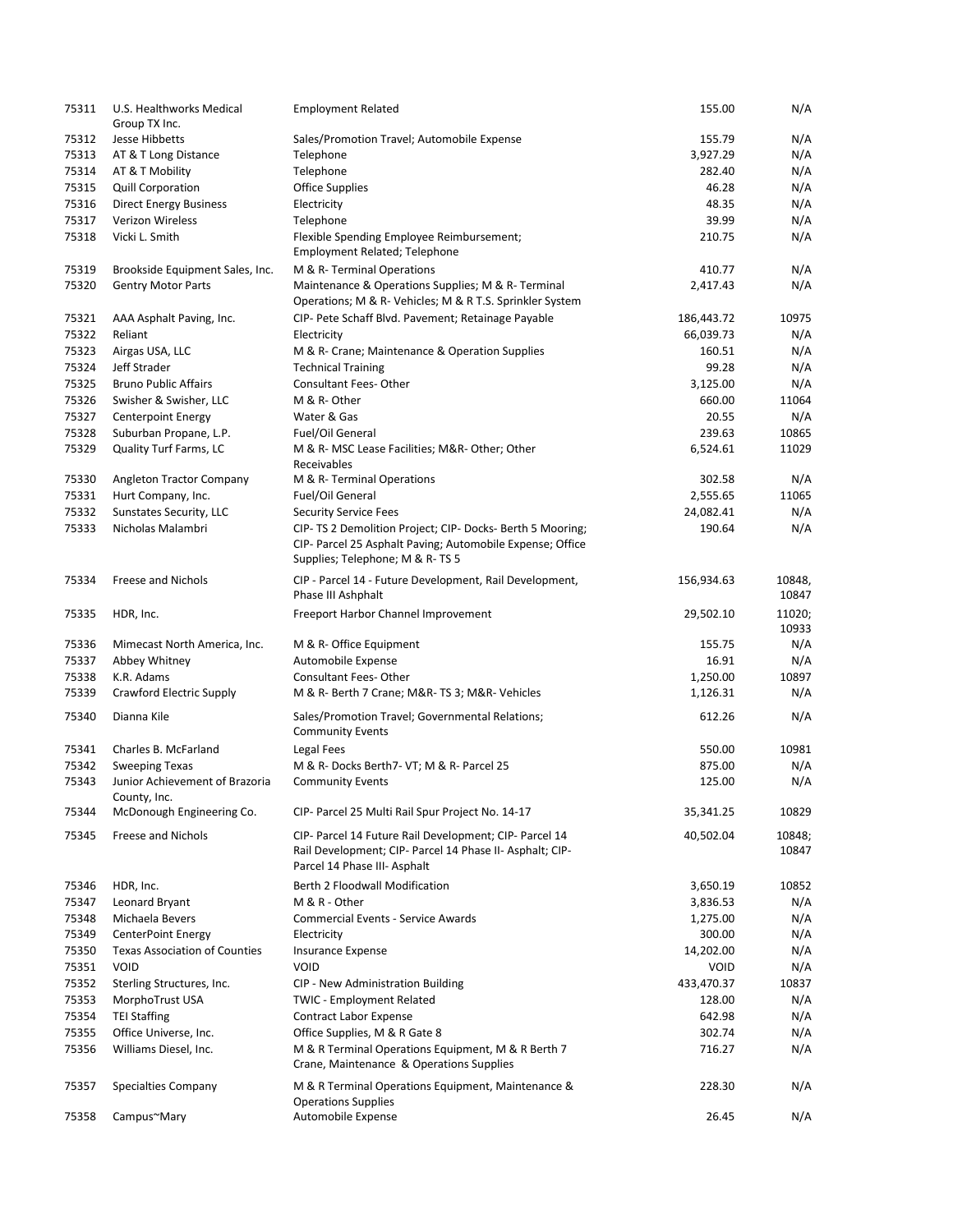| 75359 | <b>Waste Management</b>                 | <b>Contract Services</b>                                                                                                                                                                                                                  | 146.99      | N/A   |
|-------|-----------------------------------------|-------------------------------------------------------------------------------------------------------------------------------------------------------------------------------------------------------------------------------------------|-------------|-------|
| 75360 | G & K Services                          | Janitorial Supplies                                                                                                                                                                                                                       | 98.40       | N/A   |
| 75361 | Lowe's                                  | M & R Terminal Facilities                                                                                                                                                                                                                 | 280.94      | N/A   |
| 75362 | Blueline Shop & Copy Center             | <b>Community Events</b>                                                                                                                                                                                                                   | 44.00       | N/A   |
| 75363 | Culligan Water Systems                  | M & R - Operations Building                                                                                                                                                                                                               | 126.00      | 10923 |
| 75364 | <b>Matheson TriGas</b>                  | Maintenance & Operations Supplies                                                                                                                                                                                                         | 164.85      | N/A   |
| 75365 | Economic Development Alliance           | <b>Community Events</b>                                                                                                                                                                                                                   | 160.00      | N/A   |
| 75366 | Brazosport Tire Inc.                    | M & R Terminal Operations Equipment, M & R Vehicles                                                                                                                                                                                       | 1,812.50    | N/A   |
| 75367 | Brazosport Plumbing & Heating           | M & R Buildings Berth 7                                                                                                                                                                                                                   | 364.20      | N/A   |
| 75368 | <b>VOID</b>                             | <b>VOID</b>                                                                                                                                                                                                                               | <b>VOID</b> | N/A   |
| 75369 | <b>Brazoria County Clerks Office</b>    | Office Supplies                                                                                                                                                                                                                           | 200.00      | N/A   |
| 75370 | Kennemer, Masters & Lunsford            | <b>Consultant Fees - Audit</b>                                                                                                                                                                                                            | 11,000.00   | 10927 |
| 75371 | U.S. Healthworks Medical                | <b>Employment Related</b>                                                                                                                                                                                                                 | 155.00      | N/A   |
|       | Group TX Inc.                           |                                                                                                                                                                                                                                           |             |       |
| 75372 | The Brazoria County News                | Advertising - Community                                                                                                                                                                                                                   | 675.00      | N/A   |
| 75373 | <b>AT &amp; T</b>                       | Telephone                                                                                                                                                                                                                                 | 845.38      | N/A   |
| 75374 | Sardelich, LPC~Elizabeth                | Group Wellness                                                                                                                                                                                                                            | 400.00      | N/A   |
| 75375 | Centerpoint Energy - Houston            | CIP - New Administration Building                                                                                                                                                                                                         | 10,537.76   | N/A   |
| 75376 | Singhania~Ravi K.                       | <b>Technical Training, Sales/Promotion Travel</b>                                                                                                                                                                                         | 2,779.75    | N/A   |
| 75377 | Boys & Girls Club of Brazoria           | <b>Community Events</b>                                                                                                                                                                                                                   | 800.00      | N/A   |
| 75378 | Ben Westerlin                           | Flexible Spending Employee Reimbursement                                                                                                                                                                                                  | 178.31      | N/A   |
| 75379 | <b>Quill Corporation</b>                | Office Supplies                                                                                                                                                                                                                           | 176.78      | N/A   |
| 75380 | Winkler~Darlene                         | <b>Insurance Claims- Vision</b>                                                                                                                                                                                                           | 280.00      | N/A   |
| 75381 | Verizon Wireless                        | Telephone                                                                                                                                                                                                                                 | 151.96      | N/A   |
| 75382 | Kresta~Paul A.                          | <b>Technical Training</b>                                                                                                                                                                                                                 | 2,178.54    | N/A   |
| 75383 | On Hold Marketing Works                 | Lease Expense                                                                                                                                                                                                                             | 39.00       | N/A   |
| 75384 | McGriff, Seibels & Williams of<br>Texas | <b>Insurance Expense</b>                                                                                                                                                                                                                  | 45,000.00   | N/A   |
| 75385 | Jason Hull                              | Telephone                                                                                                                                                                                                                                 | 132.50      | N/A   |
| 75386 | Airgas USA, LLC                         | Maintenance & Operations Supplies                                                                                                                                                                                                         | 189.63      | N/A   |
| 75387 | <b>CenterPoint Energy</b>               | Electricity                                                                                                                                                                                                                               | 1,500.00    | N/A   |
| 75388 | Canon Solutions America, Inc.           | M & R Office Equipment                                                                                                                                                                                                                    | 879.76      | N/A   |
| 75389 | <b>Comcast Business</b>                 | <b>Contract Services</b>                                                                                                                                                                                                                  | 2,602.99    | N/A   |
| 75390 | Highway 36A Coalition, Inc.             | Dues & Memberships                                                                                                                                                                                                                        | 1,875.00    | N/A   |
| 75391 | Sunstates Security, LLC                 | <b>Security Service Fees</b>                                                                                                                                                                                                              | 24,246.64   | N/A   |
| 75392 | <b>Family Fitness</b>                   | Group Wellness                                                                                                                                                                                                                            | 91.92       | N/A   |
| 75393 | G4S Secure Integration                  | M & R Gate 8 Guard Building                                                                                                                                                                                                               | 1,400.00    | N/A   |
| 75394 | Donald Mullett                          | Flexible Spending Employee Reimbursement                                                                                                                                                                                                  | 2,470.00    | N/A   |
| 75395 | Cecil Booth                             | Technical Training, Auto expense, Telephone, M & R<br>Roads-Pete Schaff, M & R Roads - Turning Basin                                                                                                                                      | 1,660.81    | N/A   |
|       |                                         |                                                                                                                                                                                                                                           |             |       |
| 75396 | Whitney~Abbey                           | Commercial Events. Sales Prom/Travel, Auto Expense                                                                                                                                                                                        | 172.17      | N/A   |
| 75397 | <b>Adhere Creative</b>                  | New Website Development                                                                                                                                                                                                                   | 10,214.40   | 10931 |
| 75398 | RICO Elevators, Inc.                    | M & R Berth 7 Crane                                                                                                                                                                                                                       | 772.50      | N/A   |
| 75399 | Jason Miura                             | Flexible Spending Employee reimbursement                                                                                                                                                                                                  | 500.00      | N/A   |
| 75400 | <b>Sitek Omni Services</b>              | CIP - TS 2 Demolition Project                                                                                                                                                                                                             | 20,890.00   | 11034 |
| 75401 | <b>USAED, Galveston District</b>        | Berth 2 Floodwall Modification                                                                                                                                                                                                            | 24,249.55   | N/A   |
| 75402 | AAA Asphalt Paving, Inc.                | CIP - Pete Schaff Blvd. Pavement                                                                                                                                                                                                          | 908,448.57  | N/A   |
| 75404 | Bevers~Michaela                         | Community Events, Office Supplies                                                                                                                                                                                                         | 23.00       | N/A   |
| 75405 | Office Universe, Inc.                   | Office Supplies                                                                                                                                                                                                                           | 333.72      | N/A   |
| 75406 | FedEx                                   | Postage & Freight, M & R - T.S 5                                                                                                                                                                                                          | 33.99       | N/A   |
| 75407 | Wilson~Mike                             | Commercial events, Sales/Promotion Travel                                                                                                                                                                                                 | 90.09       | N/A   |
| 75408 | Stephens~Nancy                          | Ins. Claims - Vision                                                                                                                                                                                                                      | 240.00      | N/A   |
| 75409 | <b>Gulf Coast Paper Company</b>         | <b>Office Supplies</b>                                                                                                                                                                                                                    | 464.93      | N/A   |
| 75410 | PC Care Inc.                            | <b>Contract Services</b>                                                                                                                                                                                                                  | 339.90      | N/A   |
| 75411 | G & K Services                          | Janitorial & Uniform Services                                                                                                                                                                                                             | 78.15       | 10696 |
| 75412 | Girouard's Ace Hardware                 | Maintenance & Operations Supplies, M & R -Terminal                                                                                                                                                                                        | 664.80      | N/A   |
|       |                                         | Operations Equipment, M & R Crane, M & R Vehicles, M &<br>R Berth 7 Crane, M & R - Operations Building., M & R Gate<br>4, M & R Building Berth 7, M & R Warehouse 51, M & R<br>T.S. Sprinkler System, M & R - Docks Berth 7, M & R Rail - |             |       |
|       |                                         | General, M & R Terminal Facilities, M & R Dole Lease, M                                                                                                                                                                                   |             |       |

& R Parcel 25, M & R TS 5, M & R Security Boat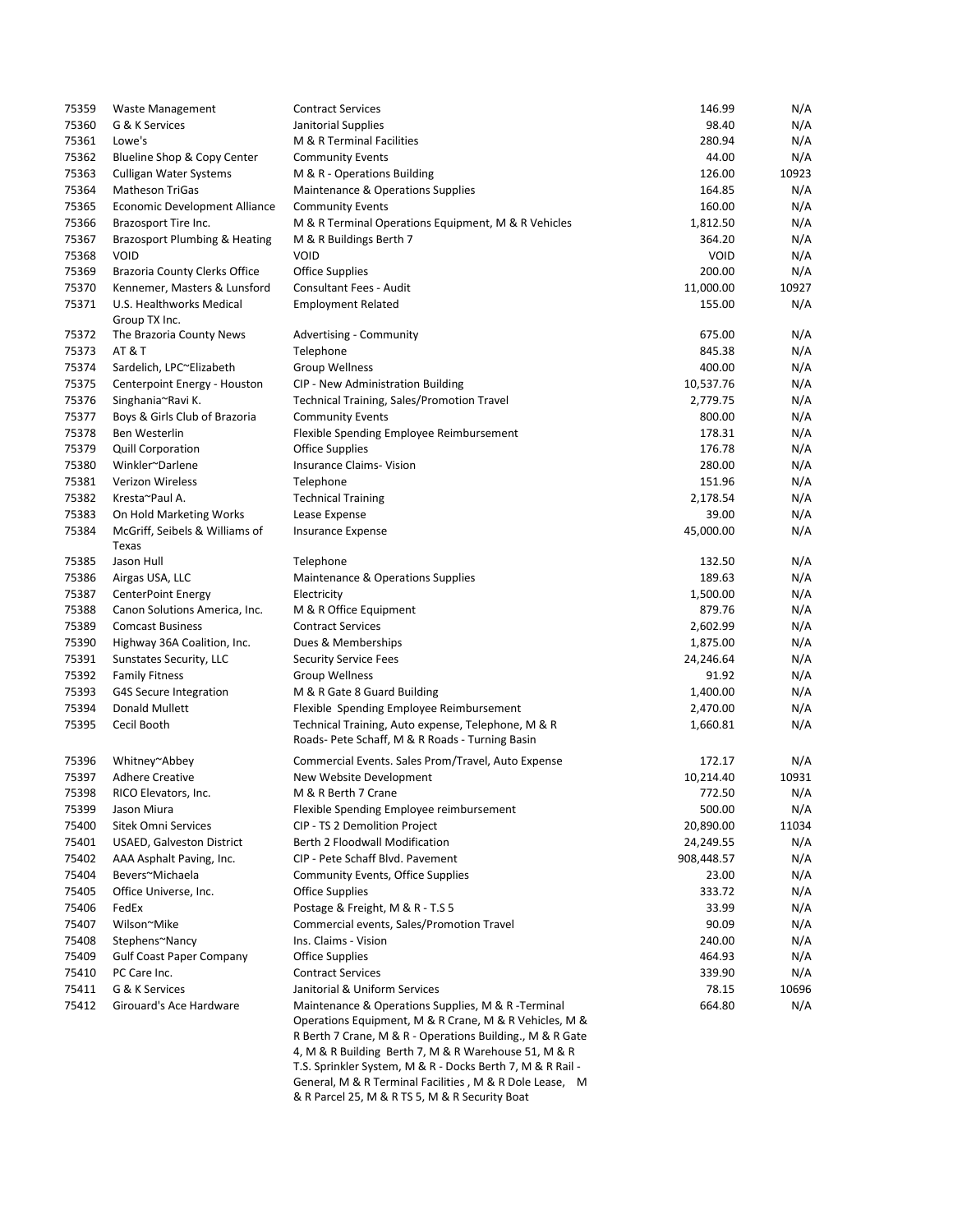| 75413 | <b>Matheson TriGas</b>                  | M & R - Berth 7 Crane                                                           | 40.77     | N/A    |
|-------|-----------------------------------------|---------------------------------------------------------------------------------|-----------|--------|
| 75414 | <b>Plantation House</b>                 | <b>Office Supplies</b>                                                          | 261.60    | N/A    |
| 75415 | Steinberg & Associates                  | <b>Professional Consulting Fees</b>                                             | 1,500.00  | 10858  |
| 75416 | Angleton Chamber of<br>Commerce         | <b>Community Events</b>                                                         | 30.00     | N/A    |
| 75417 | <b>Brazoria County Septic</b>           | <b>Contract Services</b>                                                        | 1,253.00  | N/A    |
| 75418 | <b>Brazosport Facts</b>                 | Legal Fees, Employment Related, Advertising                                     | 1,777.10  | N/A    |
| 75419 | Sherwin Williams                        | M & R Docks Berth 7                                                             | 202.70    | N/A    |
| 75420 | Dooley Tackaberry                       | Safety Vest Supplies                                                            | 167.00    | N/A    |
| 75421 | <b>Pinkerton Consulting</b>             | <b>Employment Related</b>                                                       | 121.00    | N/A    |
|       | &Investigations                         |                                                                                 |           |        |
| 75422 | Comcast                                 | <b>Contract Services</b>                                                        | 214.02    | N/A    |
| 75423 | <b>Ben Westerlin</b>                    | Flexible Spending Employee Reimbursement                                        | 120.00    | N/A    |
| 75424 | Winkler~Darlene                         | Insurance Claims - Vision                                                       | 280.00    | N/A    |
| 75425 | <b>Direct Energy Business</b>           | Electricity                                                                     | 186.90    | N/A    |
| 75426 | Smith~Vicki L.                          | Insurance Claims - Vision                                                       | 40.00     | N/A    |
| 75427 | Brookside Equipment Sales, Inc.         | M & R Terminal Operations                                                       | 89.97     | N/A    |
| 75428 | <b>Coastal Power Products</b>           | M & R Terminal Facilities                                                       | 750.00    | N/A    |
| 75429 | AT&T                                    | Telephone                                                                       | 284.53    | N/A    |
| 75430 | McGriff, Seibels & Williams of<br>Texas | Insurance Expense                                                               | 6,084.00  | N/A    |
| 75431 | PBK, Inc.                               | TS 2 Demolition Project, CIP - EOC - Customs & Border,                          | 34,659.25 | 10909, |
|       |                                         | M & R Warehouse 51                                                              |           | 10957, |
|       |                                         |                                                                                 |           | 11036  |
| 75432 | Airgas USA, LLC                         | Maint. & Operations Supplies                                                    | 31.40     | N/A    |
| 75433 | Energia Resources, Inc.                 | M & R Terminal Operations, Crane                                                | 134.00    | N/A    |
| 75434 | Sunstates Security, LLC                 | <b>Security Service Fees</b>                                                    | 24,875.39 | N/A    |
| 75435 | Robertson~Brandon                       | Automobile Expense, Telephone                                                   | 108.93    | N/A    |
| 75436 | <b>MassMutual Financial Group</b>       | <b>Contract Services</b>                                                        | 800.00    | N/A    |
| 75437 | R.B. Hash & Associates, Inc.            | CIP - M & R Warehouse 51                                                        | 4,346.00  | N/A    |
| 75438 | Crawford Electric Supply                | M & R Bldgs. Berth 7                                                            | 232.44    | N/A    |
| 75439 | Dianna Kile                             | Ins. Claims - Vision, Flex Spending Employee<br>Reimbursement                   | 558.00    | N/A    |
| 75440 | Breakbulk US OpCo                       | Commercial events                                                               | 8,195.00  | 11042  |
| 75441 | <b>Sweeping Texas</b>                   | M & R Roads                                                                     | 875.00    | N/A    |
| 75442 | <b>Comptroller of Public Accounts</b>   | Sales Tax Payable                                                               | 2,285.15  | N/A    |
| 75443 | Brazosport Safety Council, Inc.         | Dues & Memberships - Safety                                                     | 300.00    | N/A    |
| 75444 | Smith~Vicki L.                          | Flexible Spending Employee Reimbursement, Insurance<br>Claims - Employee Vision | 779.44    | N/A    |
| 75445 | <b>Donald Mullett</b>                   | Telephone                                                                       | 25.00     | N/A    |
| 75446 | Dianna Kile                             | Government Relations, Technical Training, Community                             | 365.13    | N/A    |
|       |                                         | Events, Sales/Promotion Travel                                                  |           |        |
| 75447 | City of Freeport                        | Lease                                                                           | 10,000.00 | N/A    |
| 75448 | City of Freeport                        | Water & Gas                                                                     | 8,588.54  | N/A    |
| 75449 | City of Freeport                        | Water & Gas                                                                     | 15.48     | N/A    |
| 75450 | City of Freeport                        | Water & Gas                                                                     | 15.48     | N/A    |
| 75451 | City of Freeport                        | Water & Gas                                                                     | 56.04     | N/A    |
| 75452 | City of Freeport                        | Water & Gas                                                                     | 101.10    | N/A    |
| 75453 | City of Freeport                        | Water & Gas                                                                     | 15.48     | N/A    |
| 75454 | <b>TEI Staffing</b>                     | Contract Labor Expense                                                          | 890.28    | N/A    |
| 75455 | Office Universe, Inc.                   | <b>Office Supplies</b>                                                          | 76.13     | N/A    |
| 75456 | <b>Gulftex Vending</b>                  | <b>Office Supplies</b>                                                          | 290.63    | N/A    |
| 75457 | Campus~Mary                             | <b>Technical Training</b>                                                       | 884.94    | N/A    |
| 75458 | Evans~Donnie Joe                        | Telephone                                                                       | 25.00     | N/A    |
| 75459 | Lopez~David                             | Telephone                                                                       | 15.00     | N/A    |
| 75460 | Martinez~Constantino                    | Telephone                                                                       | 15.00     | N/A    |
| 75461 | <b>Gulf Coast Paper Company</b>         | <b>Office Supplies</b>                                                          | 306.55    | N/A    |
| 75462 | PC Care Inc.                            | <b>Contract Services</b>                                                        | 339.90    | N/A    |
| 75463 | Patrick's Enterprises, Inc.             | Maintenance & Operations Supplies                                               | 109.00    | N/A    |
| 75464 | G & K Services                          | Janitorial & Uniform Services                                                   | 78.15     | 10696  |
| 75465 | <b>Culligan Water Systems</b>           | M & R - 419 E. Broad Street                                                     | 70.00     | 10923  |
| 75466 | Angleton Chamber of<br>Commerce         | <b>Community Events</b>                                                         | 200.00    | N/A    |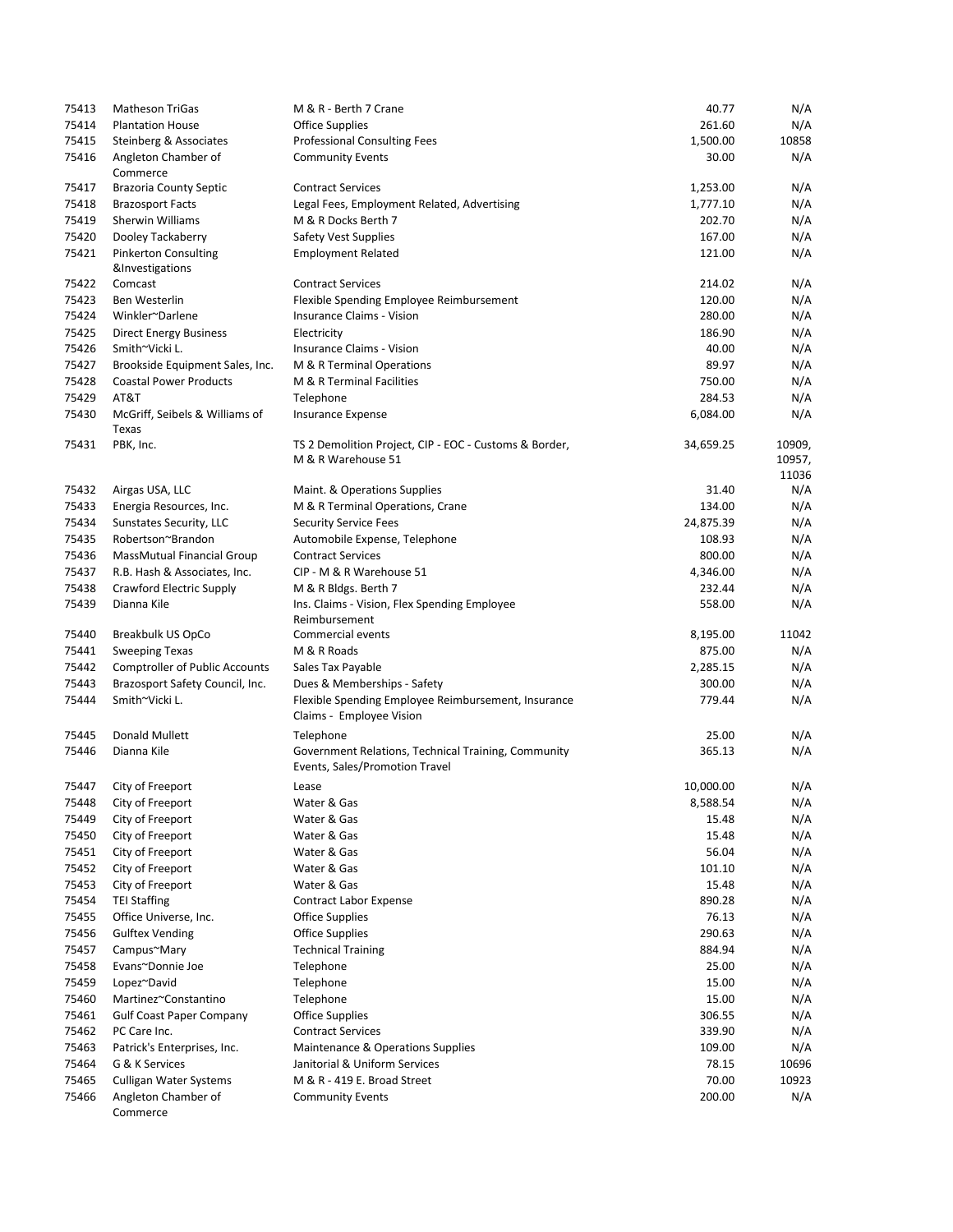| 75467 | Evco Industrial Hardware             | M & R - Berth 7 Crane                                                                                                                                                                                               | 223.22      | N/A    |
|-------|--------------------------------------|---------------------------------------------------------------------------------------------------------------------------------------------------------------------------------------------------------------------|-------------|--------|
| 75468 | Johnson Supply                       | M & R T.S. 1                                                                                                                                                                                                        | 323.40      | N/A    |
| 75469 | Ready Refresh                        | <b>Office Supplies</b>                                                                                                                                                                                              | 179.81      | N/A    |
| 75470 | Unum Life Insurance                  | Group Health & Related Benefits                                                                                                                                                                                     | 864.52      | N/A    |
| 75471 | Northern Tool & Equipment            | M & R Terminal Operations Equipment                                                                                                                                                                                 | 89.99       | N/A    |
| 75472 | Hagemeyer North America Inc.         | Furniture & Equipment                                                                                                                                                                                               | 94.51       | N/A    |
| 75473 | Brazos Fence, Inc.                   | M & R - Gate 4                                                                                                                                                                                                      | 2,970.00    | 11069  |
| 75474 | Shred It Houston                     | <b>Office Supplies</b>                                                                                                                                                                                              | 125.59      | N/A    |
| 75475 | Ro'vin Garrett, RTA                  | CIP - Other                                                                                                                                                                                                         | 938.72      | N/A    |
| 75476 | <b>Gulf Machine Services</b>         | M & R - Vehicles                                                                                                                                                                                                    | 365.00      | N/A    |
| 75477 | <b>ERC Environmental Consultants</b> | CIP - TS 2 Demolition Project                                                                                                                                                                                       | 13,430.00   | 11081, |
|       | Inc.                                 |                                                                                                                                                                                                                     |             | 10961  |
| 75478 | Hooser~Marvin                        | Telephone                                                                                                                                                                                                           | 15.00       | N/A    |
| 75479 | Grainger                             | M & R - Berth 7 Crane                                                                                                                                                                                               | 74.61       | N/A    |
| 75480 | Comcast                              | <b>Contract Services</b>                                                                                                                                                                                            | 149.42      | N/A    |
| 75481 | Integrated Architecture &<br>Design  | CIP - New Administration Building                                                                                                                                                                                   | 8,290.40    | 10605  |
| 75482 | AT & T Mobility                      | Telephone                                                                                                                                                                                                           | 470.49      | N/A    |
| 75483 | The Lincoln National Life            | Group Health & Related Benefits                                                                                                                                                                                     | 798.87      | N/A    |
| 75484 | Aparicio~Randy                       | Telephone                                                                                                                                                                                                           | 15.00       | N/A    |
| 75485 | Southeast TX Police Chiefs           | Dues, Memberships & Licenses                                                                                                                                                                                        | 50.00       | N/A    |
| 75486 | <b>AT &amp; T</b>                    | Telephone                                                                                                                                                                                                           | 465.14      | N/A    |
| 75487 | Johnston~Roger                       | Dues, Memberships & Licenses                                                                                                                                                                                        | 70.00       | N/A    |
| 75488 | <b>Blank Rome LLP</b>                | Legal Fees                                                                                                                                                                                                          | 850.00      | N/A    |
| 75489 | Mauro & Cordoba                      | Legal Fees                                                                                                                                                                                                          | 7,707.00    | N/A    |
| 75490 | Mauro & Cordoba                      | Legal Fees                                                                                                                                                                                                          | 4,659.00    | N/A    |
| 75491 | Mauro & Cordoba                      | Legal Fees                                                                                                                                                                                                          | 1,775.00    | N/A    |
| 75492 | Mauro & Cordoba                      | Legal Fees                                                                                                                                                                                                          | 1,861.00    | N/A    |
| 75493 | Mauro & Cordoba                      | Legal Fees                                                                                                                                                                                                          | 2,632.00    | N/A    |
| 75494 | Mauro & Cordoba                      | Legal Fees                                                                                                                                                                                                          | 1,800.00    | N/A    |
| 75495 | Mauro & Cordoba                      | Legal Fees                                                                                                                                                                                                          | 240.00      | N/A    |
| 75496 | <b>Wells Fargo</b>                   | Other Receivables, Employment Related, Sales/Promotion<br>Travel, Community Events, Technical Training,<br>Governmental Relations, Office Supplies, Telephone, Dues<br>& Memberships, Subscriptions, M & R Vehicles | 13,557.22   | N/A    |
| 75497 | First Southwest Company              | 2015A Bond Issuance Costs                                                                                                                                                                                           | 3,804.49    | N/A    |
| 75498 | Jeff Strader                         | Telephone                                                                                                                                                                                                           | 136.75      | N/A    |
| 75499 | Harlan Enterprisers, Inc.            | <b>Emergency Repairs</b>                                                                                                                                                                                            | 2,115.00    | N/A    |
| 75500 | Sunstates Security, LLC              | <b>Security Service Fees</b>                                                                                                                                                                                        | 24,243.38   | N/A    |
| 75501 | Audry Fuller                         | Telephone                                                                                                                                                                                                           | 15.00       | N/A    |
| 75502 | Donald Mullett                       | Telephone                                                                                                                                                                                                           | 25.00       | N/A    |
| 75503 | HDR, Inc.                            | CIP- Berth 2 Floodwall Modification                                                                                                                                                                                 | 2,281.37    | 10852  |
| 75504 | Bay Area Fire & Safety               | M & R Terminal Facilities                                                                                                                                                                                           | 1,560.00    | 11076  |
| 75505 | Coastal Chemical Co LLC              | M & R - Crane                                                                                                                                                                                                       | 762.51      | N/A    |
| 75506 | Vu Pham                              | Telephone                                                                                                                                                                                                           | 15.00       | N/A    |
| 75507 | VOID                                 | <b>VOID</b>                                                                                                                                                                                                         | <b>VOID</b> | N/A    |
| 75508 | Freese & Nichols                     | CIP- Parcel 19 Phase II- Asphalt                                                                                                                                                                                    | 26,675.60   | 10847  |
| 75509 | <b>TEI Staffing</b>                  | Contract Labor Expense                                                                                                                                                                                              | 667.71      | N/A    |
| 75510 | Specialties Company                  | M & R - Terminal Operations                                                                                                                                                                                         | 619.13      | N/A    |
| 75511 | <b>Gulftex Vending</b>               | <b>Office Supplies</b>                                                                                                                                                                                              | 82.85       | N/A    |
| 75512 | G & K Services                       | Maintenance and Operations Suppplies                                                                                                                                                                                | 95.43       | 10696  |
| 75513 | Park Place Sports & Awards           | <b>Community Events - Promotional Items</b>                                                                                                                                                                         | 62.25       | N/A    |
| 75514 | Art's Sign Service                   | M & R - Terminal Facilities - FTZ Signs for Hoegh                                                                                                                                                                   | 560.00      | N/A    |
| 75515 | Grainger                             | M & R - Docks Berth 2                                                                                                                                                                                               | 339.69      | N/A    |
| 75516 | AAA Asphalt Paving, Inc.             | CIP - Pete Schaff Blvd. Pavement                                                                                                                                                                                    | 85,300.50   | 10975  |
| 75517 | <b>Bottom Dollar Carpet</b>          | M & R - Operations Building                                                                                                                                                                                         | 693.10      | N/A    |
| 75518 | Harlan Enterprisers, Inc.            | M & R - Berth 7 Crane                                                                                                                                                                                               | 131.01      | N/A    |
| 75519 | Swisher & Swisher, LLC               | M & R - Annual Herbicide                                                                                                                                                                                            | 660.00      | 10896  |
| 75520 | Suburban Propane, LP                 | Propane for Storage Tank                                                                                                                                                                                            | 95.21       | 10865  |
| 75521 | LJA Engineering, Inc.                | CIP - Docks - Velasco Terminal                                                                                                                                                                                      | 56,304.30   | 10615  |
| 75522 | <b>Sunstates Security</b>            | <b>Security Service Fees</b>                                                                                                                                                                                        | 25,050.45   | N/A    |
| 75523 | <b>Family Fitness</b>                | Group Wellness                                                                                                                                                                                                      | 91.92       | N/A    |
| 75524 | ABB, Inc.                            | M & R - Berth 7 Crane                                                                                                                                                                                               | 220.00      | N/A    |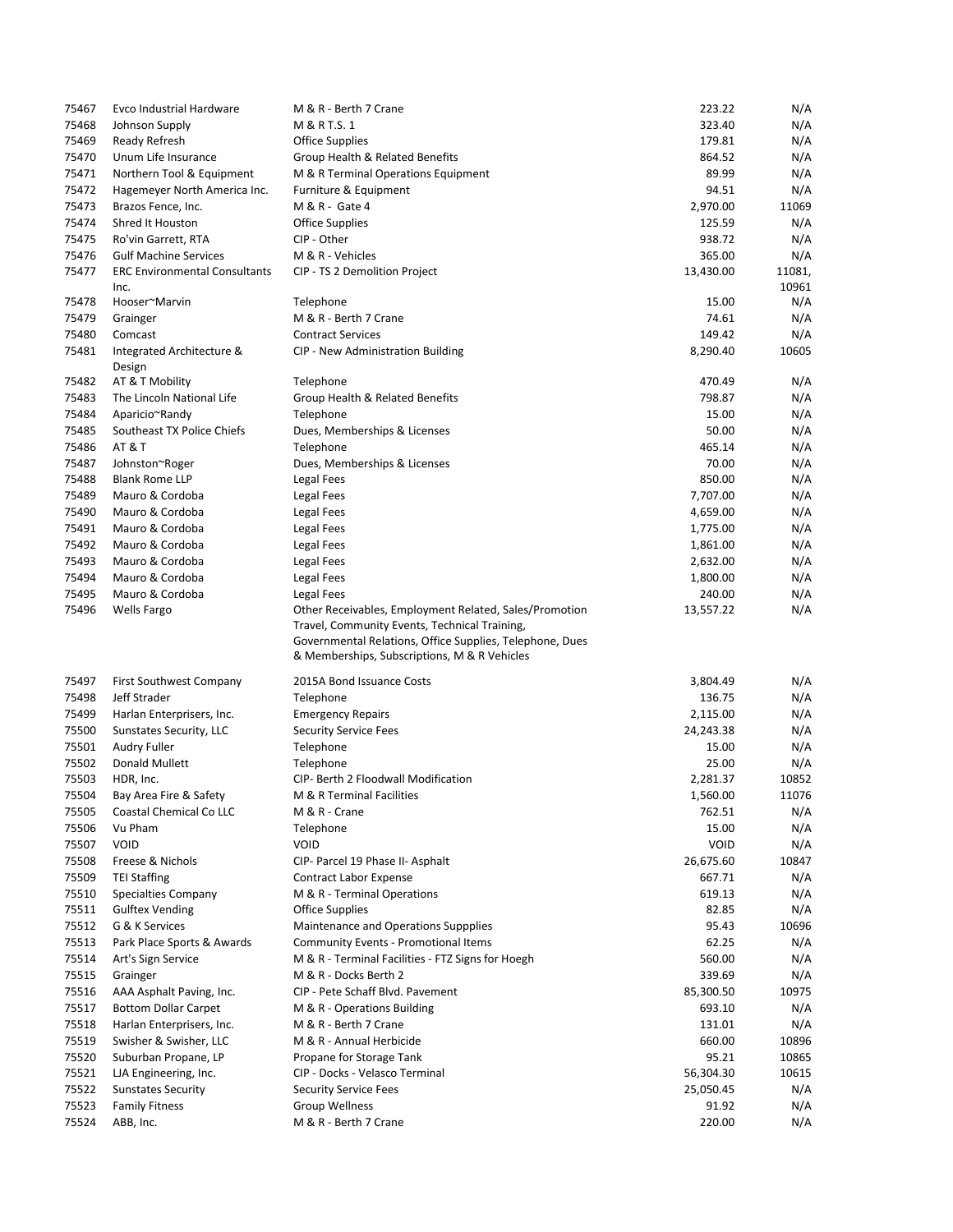| 75525 | Sterling Structures, Inc.                     | CIP - New Administration Building                                                                              | 379,040.52 | 10837                               |
|-------|-----------------------------------------------|----------------------------------------------------------------------------------------------------------------|------------|-------------------------------------|
| 75526 | Freese & Nichols                              | CIP - Parcel 14 Rail Development, CIP - Parcel 14 - Phase III<br>Asphalt, CIP - Parcel 14 - Future Development | 15,992.74  | 10847                               |
| 75527 | HDR, Inc.                                     | Freeport Harbor Channel Improvement                                                                            | 30,638.03  | 11053,<br>11054,<br>10933,<br>11020 |
| 75528 | Crawford Electric Supply                      | M & R- Berth 7 Crane, M & R - Docks Berth 3, M & R - TS<br>3, M & R - Docks Berth 1                            | 2,374.09   | N/A                                 |
| 75529 | <b>Sweeping Texas</b>                         | M & R - Roads                                                                                                  | 875.00     | N/A                                 |
| 75530 | RICO Elevators, Inc.                          | M & R - Berth 7 Crane                                                                                          | 6,400.25   | N/A                                 |
| 51821 | Singhania, Ravi K.                            | Commission Fees- January 16                                                                                    | 995.00     | N/A                                 |
| 51822 | Terry, Bill                                   | Commission Fees- January 16                                                                                    | 840.00     | N/A                                 |
| 51823 | Kresta, Paul A.                               | Commission Fees- January 16                                                                                    | 970.00     | N/A                                 |
| 51824 | Hoss, John                                    | Commission Fees- January 16                                                                                    | 940.00     | N/A                                 |
| 51825 | Pirtle, Shane                                 | Commission Fees- January 16                                                                                    | 940.00     | N/A                                 |
| 51826 | Santos, Rudy                                  | Commission Fees- January 16                                                                                    | 940.00     | N/A                                 |
|       | PORT FREEPORT OPERATIONS ACCOUNT EXPENDITURES |                                                                                                                |            |                                     |
|       |                                               |                                                                                                                |            | Purchase                            |
| Check |                                               |                                                                                                                |            | Order                               |
| No.   | To                                            | For                                                                                                            | Amount     | Number                              |
| N/A   |                                               |                                                                                                                | N/A        | N/A                                 |

Purchase

|             |                                            |                                                   |                                                             |                      | Order         |
|-------------|--------------------------------------------|---------------------------------------------------|-------------------------------------------------------------|----------------------|---------------|
| No.<br>5174 | To<br><b>Texpool Capital Note Debt</b>     | For<br>Transfer to Capital Lease for Debt Service | Account<br>Texpool -                                        | Amount<br>132,911.70 | Number<br>N/A |
|             | Service                                    |                                                   | Port<br>Operations<br>Account                               |                      |               |
| 5175        | Texpool 2013A Series Debt<br>Service       | Transfer to 2013A Series Debt Service             | <b>Texas Gulf</b><br><b>Bank Port</b><br>Operations<br>Fund | 232,255.00           | N/A           |
| 5176        | Texpool 2015A Series Debt<br>Service       | Transfer to 2015A Senior Lien Debt Service Fund   | <b>Texas Gulf</b><br><b>Bank Port</b><br>Operations<br>Fund | 156,009.00           | N/A           |
| 5177        | Texpool I & S - 2006 Series                | Transfer to I & S                                 | <b>Texas Gulf</b><br><b>Bank Port</b><br>Operations         | 35,681.34            | N/A           |
| 5178        | <b>Mass Mutual Retirement</b>              | Transfer for Employee 457 Plan Contribution       | <b>Texas Gulf</b><br>Bank<br>Payroll                        | 10,932.30            | N/A           |
| 5179        | <b>Texas Gulf Bank Accounts</b><br>Payable | <b>Transfer for Accounts Payable</b>              | <b>Texas Gulf</b><br><b>Bank Port</b><br>Operations         | 562,516.76           | N/A           |
| 5180        | <b>Texas Gulf Bank Port Operations</b>     | Transfer for Accounts Payable - Bond Related      | Texpool -<br>2015A<br>Project<br>Fund                       | 79,493.48            | N/A           |
| 5181        | <b>Texas Gulf Bank Accounts</b><br>Payable | <b>Transfer for Accounts Payable</b>              | <b>Texas Gulf</b><br><b>Bank Port</b><br>Operations         | 79,493.48            | N/A           |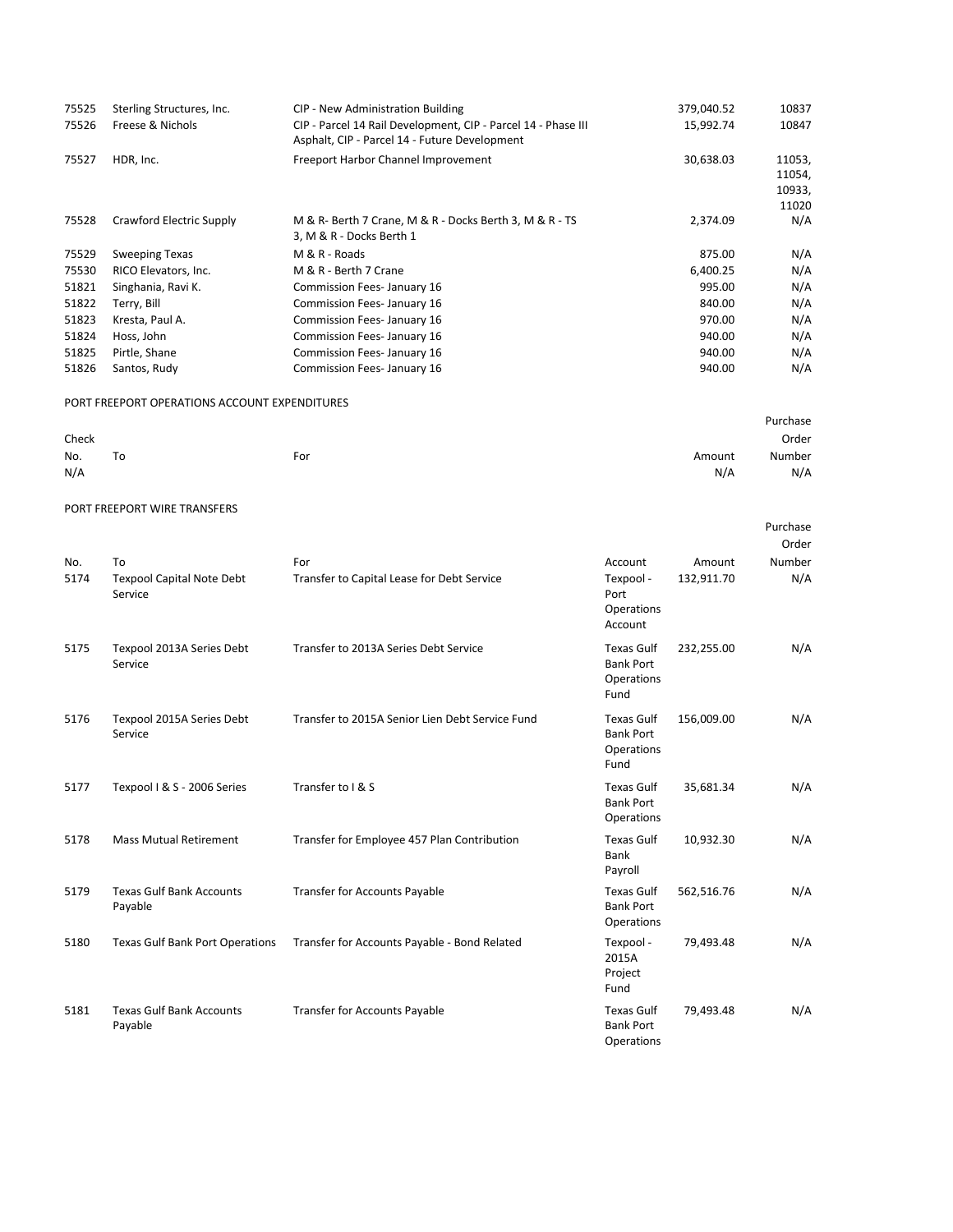| 5183       | Texas Gulf Bank Port Operations             | Transfer for Accounts Payable - Bond Related                      | Texpool -<br>2015A<br>Project<br>Fund               | 908,448.57           | N/A           |
|------------|---------------------------------------------|-------------------------------------------------------------------|-----------------------------------------------------|----------------------|---------------|
| 5184       | <b>Texas Gulf Bank Accounts</b><br>Payable  | Transfer for Accounts Payable - Bond Related                      | <b>Texas Gulf</b><br><b>Bank Port</b><br>Operations | 908,448.57           | N/A           |
| 5185       | Texas Gulf Bank Payroll Account             | Transfer for payroll 12/10/15                                     | <b>Texas Gulf</b><br><b>Bank Port</b><br>Operations | 124,738.79           | N/A           |
| 5186       | <b>Texas Gulf Bank Accounts</b><br>Payable  | <b>Transfer for Accounts Payable</b>                              | <b>Texas Gulf</b><br><b>Bank Port</b><br>Operations | 179,147.50           | N/A           |
| 5187       | <b>Mass Mutual Retirement</b>               | Transfer for Employee Retirement Plan Loan Payments -<br>12/10/15 | <b>Texas Gulf</b><br><b>Bank</b><br>Payroll         | 1,238.82             | N/A           |
| 5188       | <b>Texas Gulf Bank Accounts</b><br>Payable  | <b>Transfer for Accounts Payable</b>                              | <b>Texas Gulf</b><br><b>Bank Port</b><br>Operations | 779.44               | N/A           |
| 5189       | <b>Texas Gulf Bank Accounts</b><br>Payable  | <b>Transfer for Accounts Payable</b>                              | Texas Gulf<br><b>Bank Port</b><br>Operations        | 96,561.10            | N/A           |
| 5190       | Texas Gulf Bank Payroll Account             | Transfer for payroll 12/23/15                                     | <b>Texas Gulf</b><br><b>Bank Port</b><br>Operations | 126,933.05           | N/A           |
| 5191       | <b>Texas Gulf Bank Accounts</b><br>Payable  | <b>Transfer for Accounts Payable</b>                              | <b>Texas Gulf</b><br><b>Bank Port</b><br>Operations | 122,136.11           | N/A           |
| 5192       | <b>Mass Mutual Retirement</b>               | Transfer for Employee Retirement Plan Loan Payments -<br>12/23/15 | <b>Texas Gulf</b><br><b>Bank</b><br>Payroll         | 1,238.82             | N/A           |
| 5193       | <b>Mass Mutual Retirement</b>               | Transfer for Employee 457 Plan Contribution                       | <b>Texas Gulf</b><br>Bank<br>Payroll                | 11,219.09            | N/A           |
| 5194       | <b>Texas Gulf Bank Port Operations</b>      | Transfer for Accounts Payable - Bond Related                      | Texpool -<br>2015A<br>Project<br>Fund               | 26,675.60            | N/A           |
| 5195       | <b>Texas Gulf Bank Accounts</b><br>Payable  | Transfer for Accounts Payable - Bond Related                      | Texas Gulf<br>Bank<br><b>Operations</b>             | 26,675.60            | N/A           |
| 5196       | <b>Texas Gulf Bank Accounts</b><br>Paybable | Transfer for Accounts Payable                                     | Texas Gulf<br>Bank<br>Operations                    | 699,570.53           | N/A           |
|            | PORT FREEPORT PAYROLL ACCOUNT EXPENDITURES  |                                                                   |                                                     |                      |               |
|            |                                             |                                                                   |                                                     |                      | Purchae       |
|            |                                             |                                                                   |                                                     |                      | Order         |
|            | Description/Date<br>12/10/2015              |                                                                   |                                                     | Amount<br>115,912.41 | Number<br>N/A |
| ADP<br>ADP | 12/23/2015                                  |                                                                   |                                                     | 120,151.29           | N/A           |
|            |                                             |                                                                   |                                                     |                      |               |

A motion was made by Commissioner Hoss to approve the disbursements. The motion was seconded by Commissioner Terry with all Commissioners present voting in favor of the motion.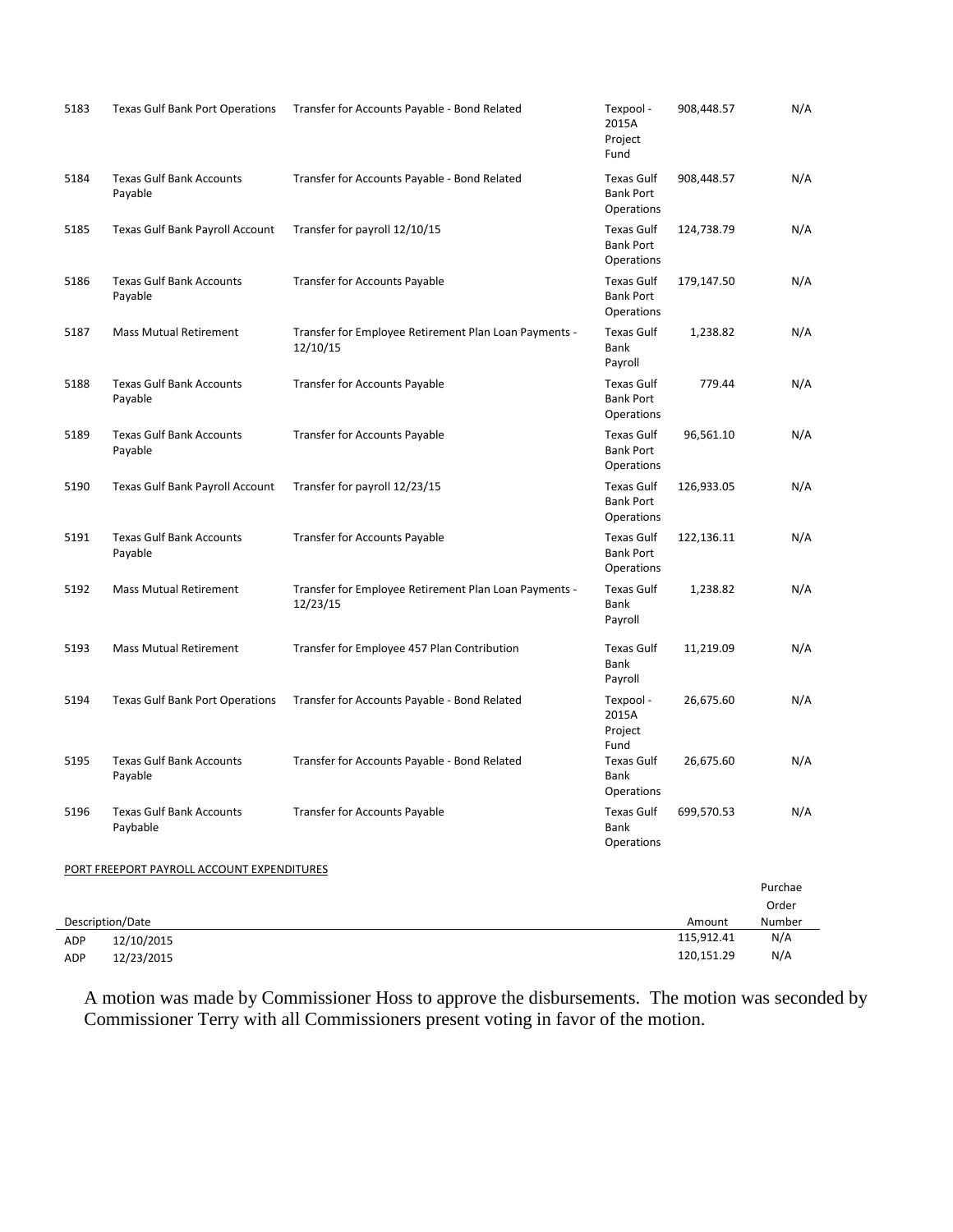- 7. Reports from Executive Staff:
	- A. Receive report from Chief Financial Officer on monthly activity and matters related to financial results, investments, insurance, leases, real property matters and other related administrative affairs.

Mr. Strader gave brief financial update to the Board. He also introduced the newest member of our staff, Minette Macrae who is filling the vacant Accounting Clerk's position.

B. Receive report from Director of Engineering on activities and matters related to Freeport Harbor Federal Channel, capital projects and other projects, Hydrographic Report and other related facility engineering matters.

In addition to his report, Mr. Hull shared pictures of the Transit Shed 2 demolition progress as well as the inside of the new administration building including the dais for the boardroom, executive conference room and offices on the third floor.

C. Receive report from Director of Operations on activities and matters related to operations, vessel activity, tonnage and other related port operation matters.

In Mr. Durel's absence, Jesse Hibbetts updated the board on Dole's operation stating that they have been a little off schedule and have been trying to get back on schedule by off-chartering one their vessels and brought in a short-time vessel for a couple weeks to try and get them back on schedule. The transfer station that has been in place for them has been working well. Tenaris is averaging two ships a month while Hoegh is seeing about five ships a month. To date, Hoegh has brought in about 20,000 vehicles (import/export) which equals 70,600 tons. Commissioner Hoss commended the operations team on how good the Port looks especially with all the traffic moving through.

D. Receive report from Director of Protective Services on matters related to safety meetings/injury report, security meetings, EMS update and other related safety, security and environmental matters.

In addition to his report, Mr. Hogan stated that the camera project is in full force with a couple of the gates complete and some electrical that will need to be run. Cameras are also up at the non-TWIC lot and will be operational Monday or Tuesday the following week. Mr. Hogan added that with the addition of Jason Caywood on the team, his experience is saving the Port approximately \$12,000 since he is able to do the configuration. The AT&T phone service is also going through a fiber upgrade and being rerouted to the EOC. This will give more reliability in phone service, a backup internet connection and will save money long term.

E. Receive report from Director of Business & Economic Development on activities and matters related to industry meetings and Port presentations, Port events, and other related trade development or community relation matters.

Mr. Miura presented his written reports to the Commissioner and stated that staff is still on track with the website for deployment for the beginning of March. He will address the Trade Mission to Panama later in the open session item.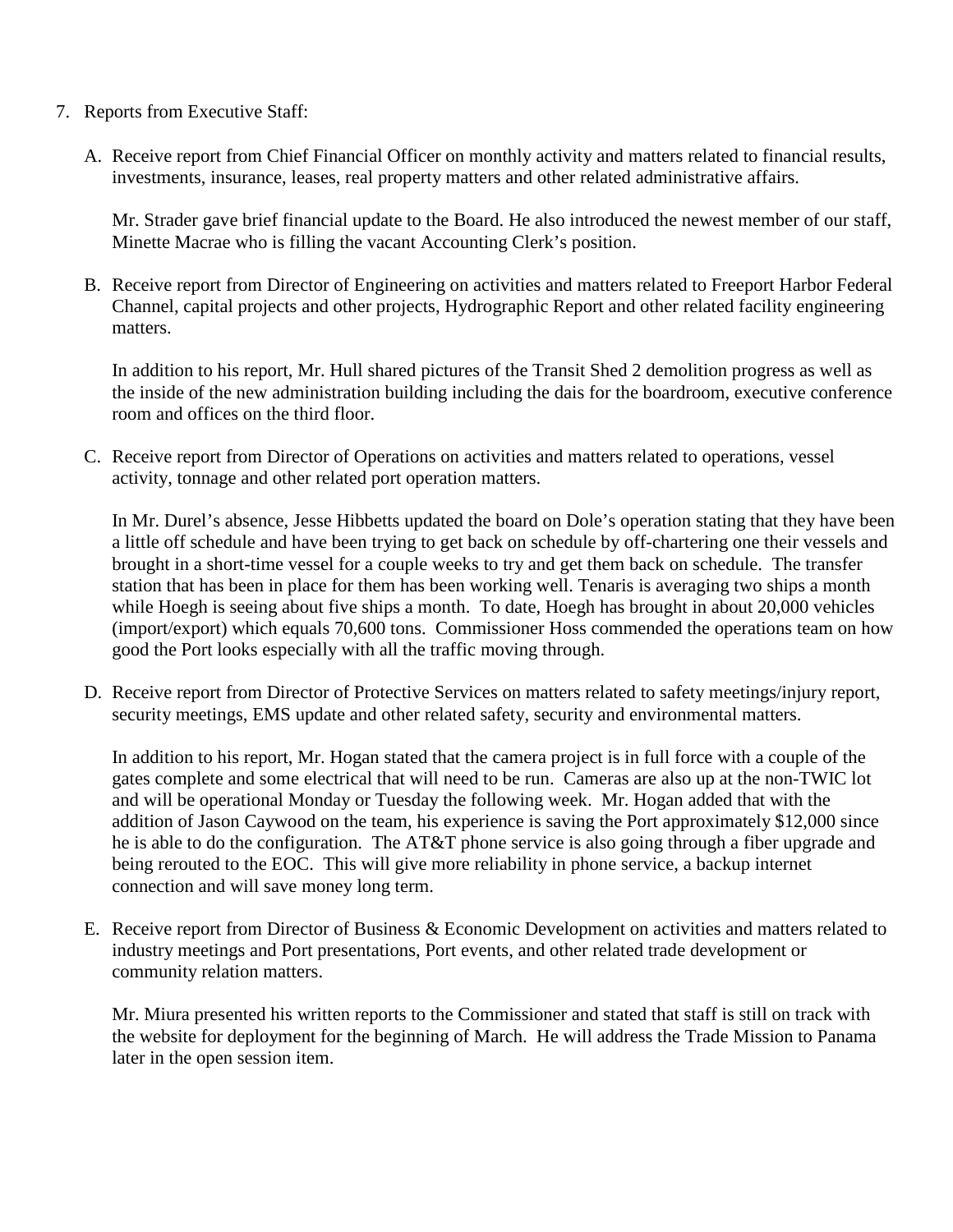F. Receive report Director of External/Governmental Affairs on activities ad matters related to federal, state and local governmental affairs, Port tenant updates, USCOE, rail issues, HGAC/TPC, Committees, upcoming Port and civic events and other related governmental affairs.

Ms. Kile extended an invite to the Board to attend the East End meeting for the residents and owners that will be held February 2 at 1:00 p.m. She also reported attending the Public Information Officer's meeting.

8. Receive report from Commissioners on matters related to meetings and conferences attended, Port presentations and other related Port Commission matters.

There were no reports from Commissioners.

- 9. Public Comment There were no comments from the public.
- 10. Recognition of Freeport Terminals for achieving one year safety performance of no injuries.

Mr. Hogan stated that a representative from Freeport Terminals was not available to receive recognition. Commissioner Singhania stated that we will table this item until next month's meeting.

11. Receive report from Kennemer, Masters & Lunsford on the annual audit.

Mr. Kevin Cadenhead with Kennemer, Masters & Lunsford reported on the recently completed audit & exit conference held with management earlier in the week. He explained that a very detailed audit plan is put together prior to the audit and the Port was able to stay on that plan with no deviations. There were no recommendations made for control improvements and no control deficiencies or findings in the audit. Federal program spending was below the threshold which was seen in previous years with security projects therefore single audit procedures were not necessary. He went on to explain the biggest change in audit this year was the implementation of a pension standard which the Port was able to avoid in that our pension is based on defined contribution and not defined benefit. He added that KML is very proud of the controls in place at the Port and with the job staff has done to prepare for the auditors.

12. Receive presentation from Clay Development on proposal to act as master developer on Parcel 14.

Mr. Miura introduced Copeland Rhea with Clay Development to give a presentation regarding the potential benefits to entering a master development agreement for two parcels within Port property. Mr. Rhea also introduced Holden Rushing and Steve Pastor who are with NAI Global, the marketing arm of the team for this project.

13. Adoption of a resolution approving amendments to the Port Freeport Investment Policy.

Ms. Campus presented the investment policy for annual review and approval stating that there were no changes in the legislative session to the policy that required implementation. PFIA also requires the Board review authorized brokers, strategies and training which has been completed by herself and Mr. Strader. She recommends approval of the policy.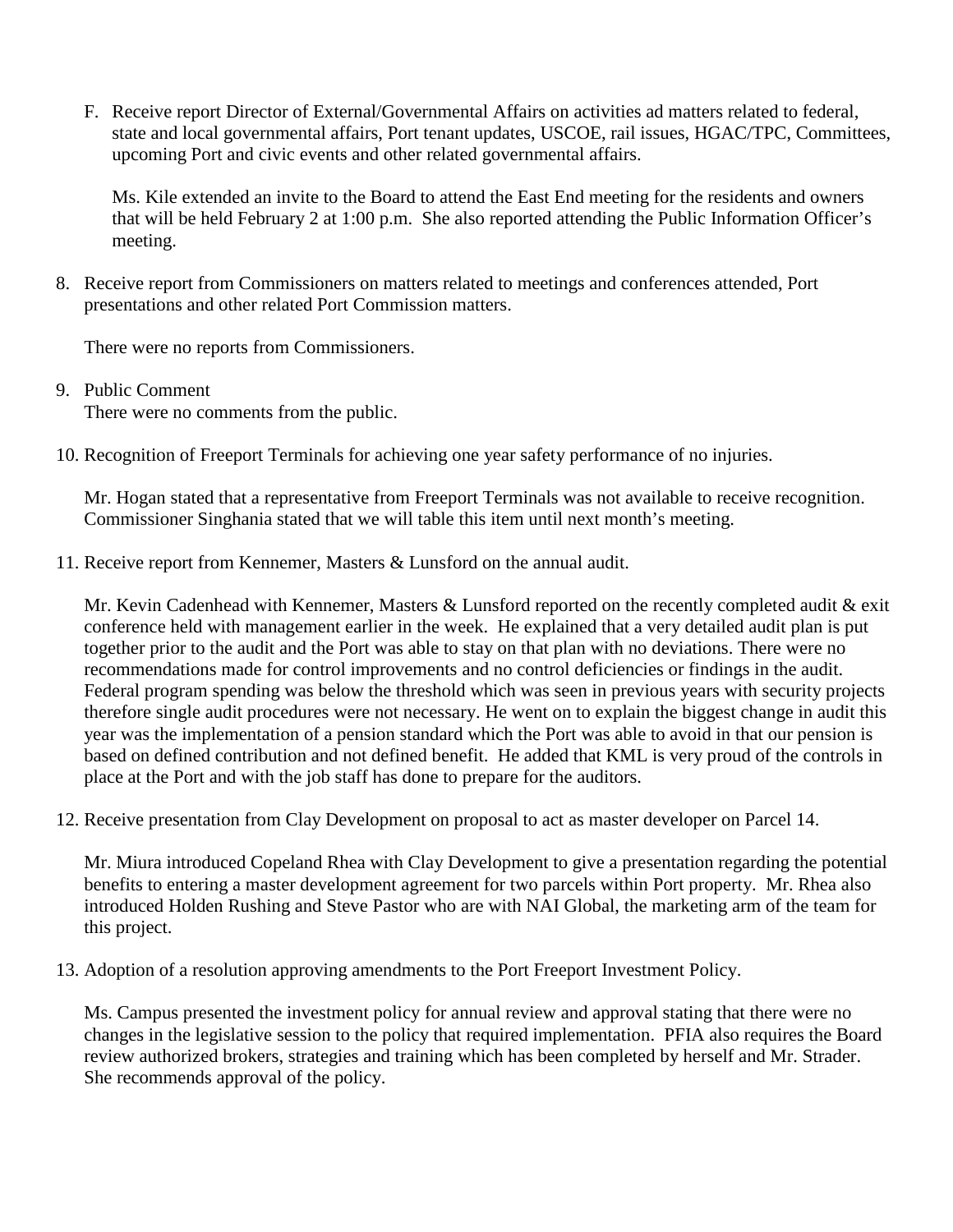A motion was made by Commissioner Terry to approve the resolution. The motion was seconded by Commissioner Santos with all Commissioners present voting in favor of the motion.

14. Approval of amendments to Port Policies 2.1 and 9.10 and Port Practices & Procedures 3.1 and 3.8.

Mr. Strader stated Policy 2.1 deals with the organization of the Board including the election of officers, term of offices and a new component comprised of the committee descriptions which were previously published in the Port's Practices & Procedures Manual. Mr. Strader has added the new Security/Safety Committee, enhanced descriptions of each committee and changed the Capital Planning Committee name to Strategic Planning Committee. This policy allows for Ad-Hoc Committees should the Chairman request them and also allows the Chairman to serve as an ex officio member of each committee and choose members of the committees. He also stated there would still be a need for the committees to charter themselves which is basically establishing rules, purpose and how the committees will be conducted. The committees are structured as advisory only. After some discussion regarding wording within the document, the Board requested staff and legal take another look at the policy and bring it back to the next meeting for approval.

Policy 9.10 and related procedures (3.1 and 3.8) have been reviewed by the Finance Committee and address the establishment of a treasurer within the organization to control the disbursements and the approval of them subject to the overall guidance of the Board. After doing some legal research, staff has found that the Commission needs to establish a set of policies/procedures that would control the disbursements funds out of the depository. This policy establishes a treasurer, naming Mr. Strader as CFO to be the treasurer and to be responsible for the annual review & update of these procedures subject to Commission approval. This policy will also require a change in the process in how expenditures are approved. A list of expenditures will be included with the monthly financial report and the Commission will be asked to approve that report. This is part of what the statutes call for.

A motion was made by Commissioner Hoss to approve Policy 9.10 to designate the CFO as Treasurer, adopt 3.1 & 3.8 procedures and defer Policy 2.1 to the February meeting. The motion was seconded by Commissioner Pirtle with all Commissioners present voting in favor of the motion.

15. Approval of Jason Miura, Director of Business & Economic to serve as representative on the Board of Directors for the Economic Development Alliance.

Mr. Strader explained that Glenn Carlson was the Port's delegate on the Board of Economic Development Alliance and with his departure, a replacement is needed. It is his recommendation Jason Miura replace Mr. Carlson's position on the Board.

A motion was made by Commissioner Pirtle to approve Mr. Miura to the Board of Economic Development. The motion was seconded by Commissioner Santos with all Commissioners present voting in favor of the motion.

16. Receive update from Jason Miura, Director of Business & Economic and Commissioners regarding recent Trade Mission trip to Panama.

Mr. Miura thanked that Board for allowing him to attend this trip to represent Port Freeport and getting the message to the Panamanians regarding our growth potential and direction toward the future. He went on to state that the trade delegation was well represented by Port Freeport, Fort Bend County, Brazoria County and the Rail District. He went over the agenda for their trip which included business breakfast with the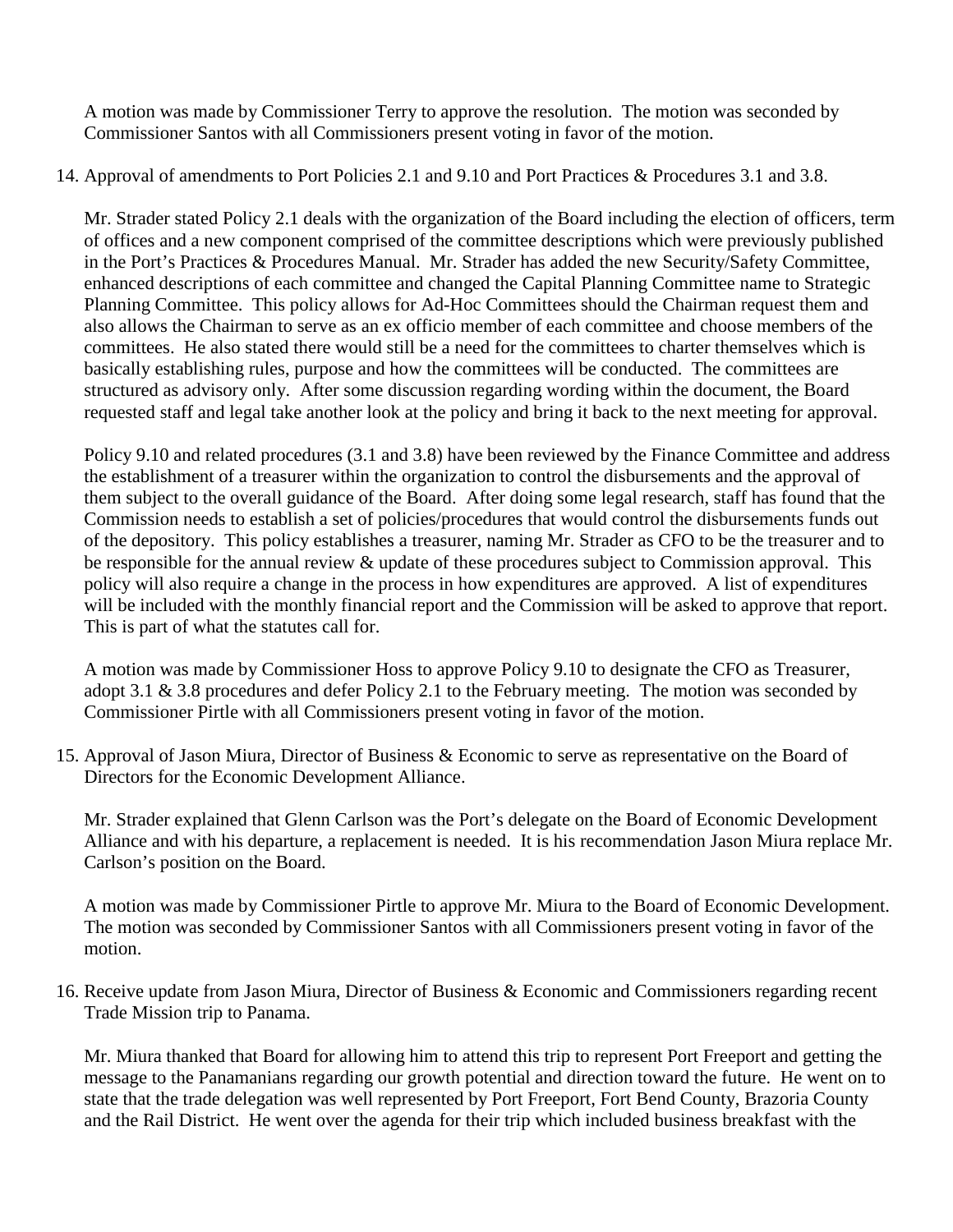Mayor of Panama City followed by a business forum attended by the Chairman of Port of Panama Canal Authority where presentations were given on Port Freeport and the Rail District. The group also participated in an informative tour of the Panama Canal where they learned about the expansion of the Canal, the addition of the third set of locks. Additionally, the group also made presentations to the Panamanian Maritime Chamber and Colon Free Trade Zone community and visited Manzanillo International Terminal which is operated by SSA Marine. Upon return, a debriefing was held with Ambassador Sosa regarding the trip to talk about how to proceed moving forward and laying out a plan of action. Mr. Miura also stated that a delegation from Panama will be arriving in March to visit Port Freeport adding that this mission trip was a very eye-opening and informative trip. Commissioners Santos, Hoss and Singhania also commented on the trip adding that it was very informative and overwhelming experience with a lot of interest from key people on the Panamanian side.

17. Discussion and update from Jason Miura, Director of Business & Economic Development regarding Brazoria-Fort Bend Rail District Meetings and approval of Port Freeport's contribution to the Brazoria-Fort Bend Rail District 2016 operating budget.

Mr. Miura stated that the Rail District is working diligently to schedule a workshop to discuss the district mission, goals and planning for the rail district as well as the development of the 2016 budget. In the last meeting, presentations were received from four law firms to represent the District however, since the District does not have funding at this time, it was suggested each sponsoring entity assist with general counsel support until a budget is established. Port Freeport will also be assisting administratively with assistance from Missy Bevers as Administrator and Abbey Whitney as Assistant Administrator of the District. During previous budget discussion, Mr. Miura stated that \$125,000 is the startup number the District has discussed and with that is asking Port Freeport to contribute \$50,000 to the Rail District. This contribution will be subject to reimbursement when the project is taken over by a private entity and funding by Brazoria County and Fort Bend County.

A motion was made by Commissioner Terry to approve a Port Freeport contribution of \$50,000 contingent on reimbursement of this \$50,000, reimbursement of the Port's contribution of \$200,000 to the study and other entities must contribute as well. The motion was seconded by Commissioner Santos with all Commissioners present voting in favor of the motion.

18. Receive update from Chris Hogan, Director of Protective Services regarding the implementation of security personnel and/or devices related to the Harbor Safety Program.

Mr. Hogan stated that since his update includes SSI information, he requested this item be moved to executive session for discussion.

19. Approval of proposed Board Meeting dates for 2016

Commissioner Singhania stated that at the last meeting the Board requested looking at a revised proposal that includes two meeting dates per month which has been included in BoardPaq. Commissioner Pirtle has no problems with the revised schedule except for the February 11<sup>th</sup> date since several Commissioners will be traveling. All Commissioners agreed to cancel the February 11<sup>th</sup> date and only have one meeting that month on the 25<sup>th</sup>. Commissioner Singhania also noted that March 10<sup>th</sup> will be a workshop and these dates are subject to change.